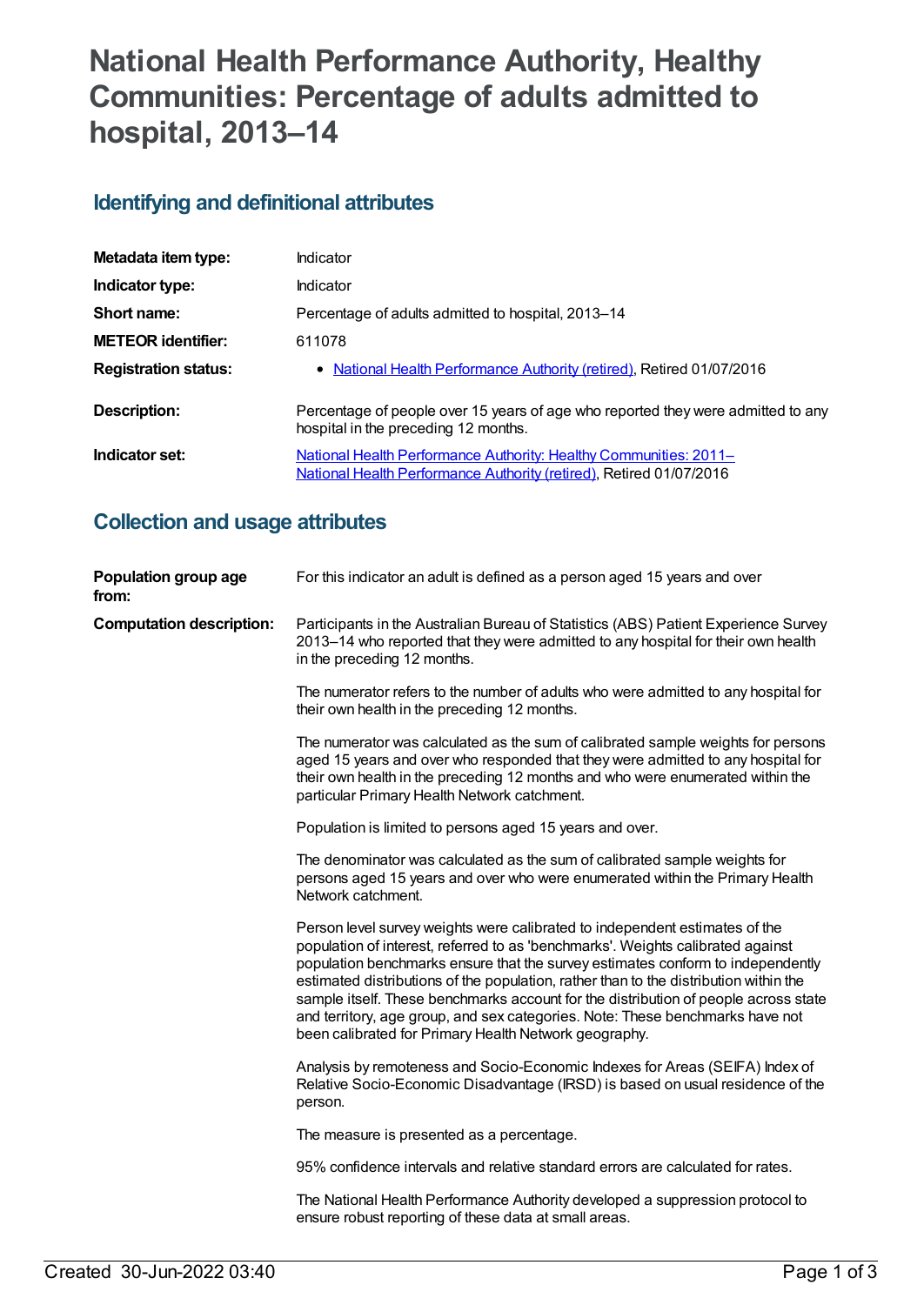|                               | • These suppression rules are based on limits for Relative Standard Error <sup>1</sup> and<br>Confidence Interval width of 30%, with additional cross-validation for<br>estimates close to these limits, that is plus or minus 3% of the limits. If an<br>estimate was marginal <sup>2</sup> with respect to Relative Standard Error, the<br>Confidence Interval width was used as the deciding factor. If an estimate was<br>marginal <sup>2</sup> with respect to Confidence Interval width, then Relative Standard<br>Error is used as the deciding factor<br>• Data were supressed based on the following rules:<br>- Relative Standard Error of 33% or greater, or<br>- Confidence Interval (95%) width of 33% or greater, or<br>- Relative Standard Error between 27% and 33%, with significantly <sup>3</sup> wider<br>Confidence Interval width than the average for that indicator, or<br>- Confidence Interval width between 27% and 33%, with significantly <sup>3</sup> wider<br>Relative Standard Error than the average for that indicator. |
|-------------------------------|-----------------------------------------------------------------------------------------------------------------------------------------------------------------------------------------------------------------------------------------------------------------------------------------------------------------------------------------------------------------------------------------------------------------------------------------------------------------------------------------------------------------------------------------------------------------------------------------------------------------------------------------------------------------------------------------------------------------------------------------------------------------------------------------------------------------------------------------------------------------------------------------------------------------------------------------------------------------------------------------------------------------------------------------------------------|
|                               | 1. For a dichotomous proportion, Relative Standard Error can be defined as the ratio of the standard<br>error and the minimum of the estimate and its complement (100%-estimate).                                                                                                                                                                                                                                                                                                                                                                                                                                                                                                                                                                                                                                                                                                                                                                                                                                                                         |
|                               | 2. In this context, marginal is defined as within 10% of the 30% limit, or +/-3%                                                                                                                                                                                                                                                                                                                                                                                                                                                                                                                                                                                                                                                                                                                                                                                                                                                                                                                                                                          |
|                               | 3. In this context, statistical significance is defined as at least two standard deviations above<br>average.                                                                                                                                                                                                                                                                                                                                                                                                                                                                                                                                                                                                                                                                                                                                                                                                                                                                                                                                             |
|                               | The ABS Patient Experience survey does not include individuals living in discrete<br>indigenous communities. As a result, estimates derived for Northern Territory may<br>not be adequately representative. Results for Northern Territory have been<br>excluded from the tables and maps on the www.MyHealthyCommunities.gov.au<br>website. Data for Northern Territory (excluding discrete indigenous communities)<br>are available in the excel downloads available via the<br>www.MyHealthyCommunities.gov.au website.                                                                                                                                                                                                                                                                                                                                                                                                                                                                                                                                |
| <b>Computation:</b>           | (Numerator ÷ Denominator) x 100                                                                                                                                                                                                                                                                                                                                                                                                                                                                                                                                                                                                                                                                                                                                                                                                                                                                                                                                                                                                                           |
| <b>Numerator:</b>             | Number of people over 15 years of age who reported they were admitted to any<br>hospital in the preceding 12 months.                                                                                                                                                                                                                                                                                                                                                                                                                                                                                                                                                                                                                                                                                                                                                                                                                                                                                                                                      |
| Numerator data elements:      | Data Element / Data Set-                                                                                                                                                                                                                                                                                                                                                                                                                                                                                                                                                                                                                                                                                                                                                                                                                                                                                                                                                                                                                                  |
|                               | Person-self-reported hospital admission, yes/no code N                                                                                                                                                                                                                                                                                                                                                                                                                                                                                                                                                                                                                                                                                                                                                                                                                                                                                                                                                                                                    |
|                               | Data Source                                                                                                                                                                                                                                                                                                                                                                                                                                                                                                                                                                                                                                                                                                                                                                                                                                                                                                                                                                                                                                               |
|                               | <b>ABS Patient Experience Survey (PEx)</b>                                                                                                                                                                                                                                                                                                                                                                                                                                                                                                                                                                                                                                                                                                                                                                                                                                                                                                                                                                                                                |
|                               | Guide for use                                                                                                                                                                                                                                                                                                                                                                                                                                                                                                                                                                                                                                                                                                                                                                                                                                                                                                                                                                                                                                             |
|                               | Data source type: Survey                                                                                                                                                                                                                                                                                                                                                                                                                                                                                                                                                                                                                                                                                                                                                                                                                                                                                                                                                                                                                                  |
| Denominator:                  | Total number of adults aged 15 years and over who were enumerated within the<br>Primary Health Network catchment.                                                                                                                                                                                                                                                                                                                                                                                                                                                                                                                                                                                                                                                                                                                                                                                                                                                                                                                                         |
| Denominator data<br>elements: | Data Element / Data Set-                                                                                                                                                                                                                                                                                                                                                                                                                                                                                                                                                                                                                                                                                                                                                                                                                                                                                                                                                                                                                                  |
|                               | Data Source                                                                                                                                                                                                                                                                                                                                                                                                                                                                                                                                                                                                                                                                                                                                                                                                                                                                                                                                                                                                                                               |
|                               | <b>ABS Patient Experience Survey (PEx)</b>                                                                                                                                                                                                                                                                                                                                                                                                                                                                                                                                                                                                                                                                                                                                                                                                                                                                                                                                                                                                                |
| Disaggregation:               | By Primary Health Network catchments.                                                                                                                                                                                                                                                                                                                                                                                                                                                                                                                                                                                                                                                                                                                                                                                                                                                                                                                                                                                                                     |